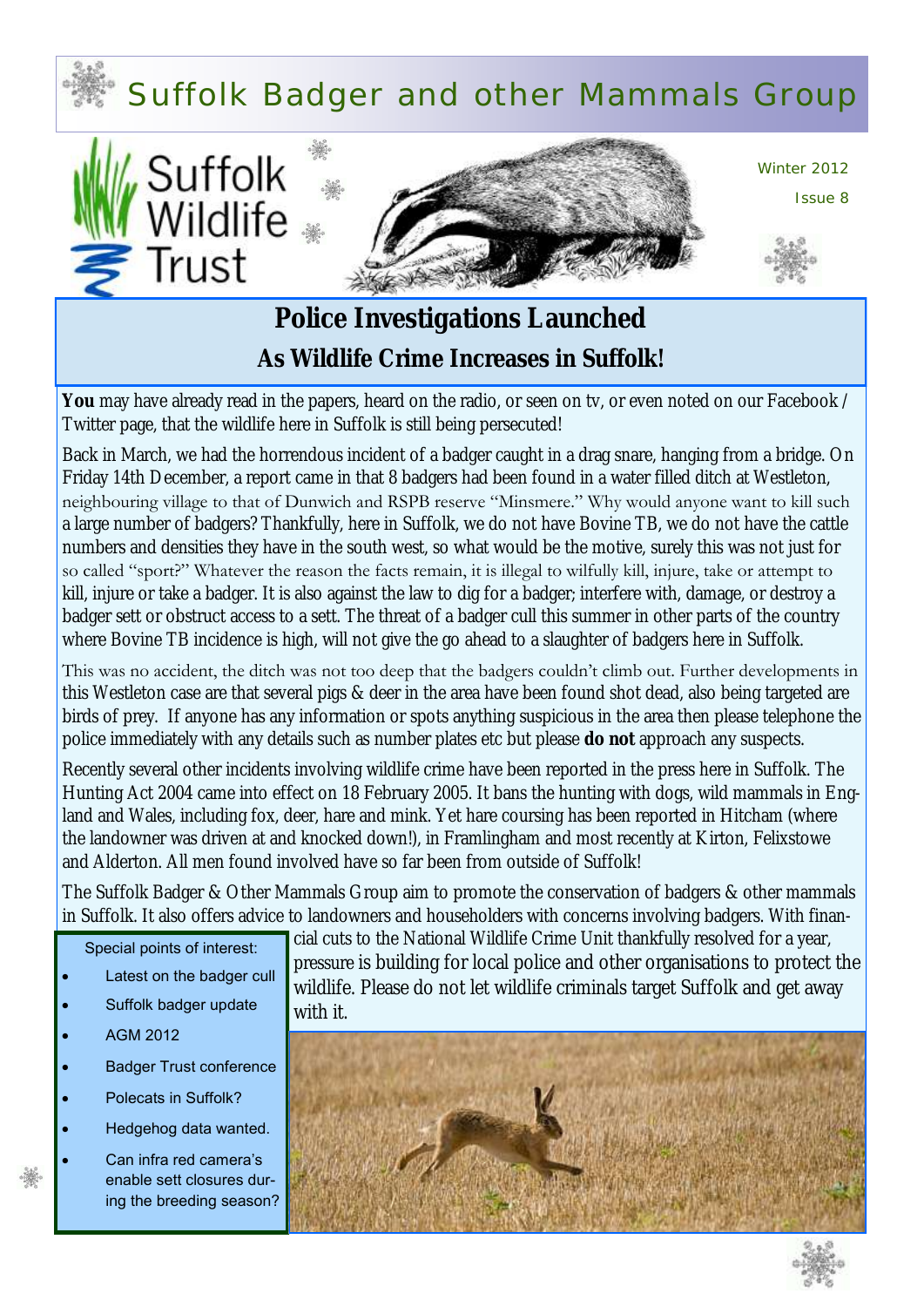# **AGM 2012**

Apologies to everyone who missed the last Agm. It was slightly different to the normal meeting format we have had in the past, in that it was held in the afternoon & evening. However, what a day we had!

Martin Hancock took up his new position as Chairman, starting the afternoon off, introducing Dr Simone Bullion who brought us up to date with dormice & otters. She explained the importance of record keeping, & appealed for more records this coming year, especially of hedgehogs & hares. Very often we see mammals in Suffolk, but how many of us actually record the sightings. It was the hunts



that first noted that otters were in decline. Now they are illegal, it is down to our records to highlight any changes in populations early enough, to realise any possible influences that may have inadvertently been made to the environment.

Richard Woolnough reflected on his 30 years of being involved with badger conservation & was



presented with a hand made, framed montage of mammals, along with a very cute bandaged toy badger! "A big thank you to everybody for my presents which are great – I took my badger to bed with me & I am now working out where to put my wonderful picture!! I thought it was a really good day & so much more enjoyable just being in the audience - well done Martin for your calm overseeing of the proceedings."

After the break Adam Rowlands (Senior Site Manager at RSPB Minsmere) gave a great insight into the Birds & Mammals at Minsmere and the interactions between them. The RSPB's slogan used to be "For Birds, For People, For Ever," but it is now " A million voices for nature." Adam explained that during the 1940's, as a tank deterrent, a row of anti tank cubes were positioned on the coastal dunes and the area was flooded. At that time the area was heavily keepered against mammals & other predatory wildlife. Gibbet lines were common sight to prove to the landowner that the keeper was doing his job. In 1947 avocets bred on the flooded marshes, the RSPB started management, but keepering continued until they eventually acquired the freehold. Predator control had benefits but also problems. In the 1970s/80s Sandwich Terns deserted their broods after Fox predation, resulting in large amounts of fencing going up. However, recently Blackheaded Gulls are now eating the avocet, so should the area be opened back up to predators? The number of fences can give the area a zoo feel but the long term strategy is to get num-



bers to a level, and the area of habitat big enough, to make the population sustainable even with the predators present. Mink decimated the tern's after they moved location after the fox disturbance, & now after a zero tolerance of mink its otters that will take their eggs. Otters are also being blamed for the dropping numbers of moorhen. Stoats have been photographed taking sand martin chicks & badgers have been recorded going out onto the scrape, along with foxes eating stone curlew eggs. Thankfully electric fencing is proving very

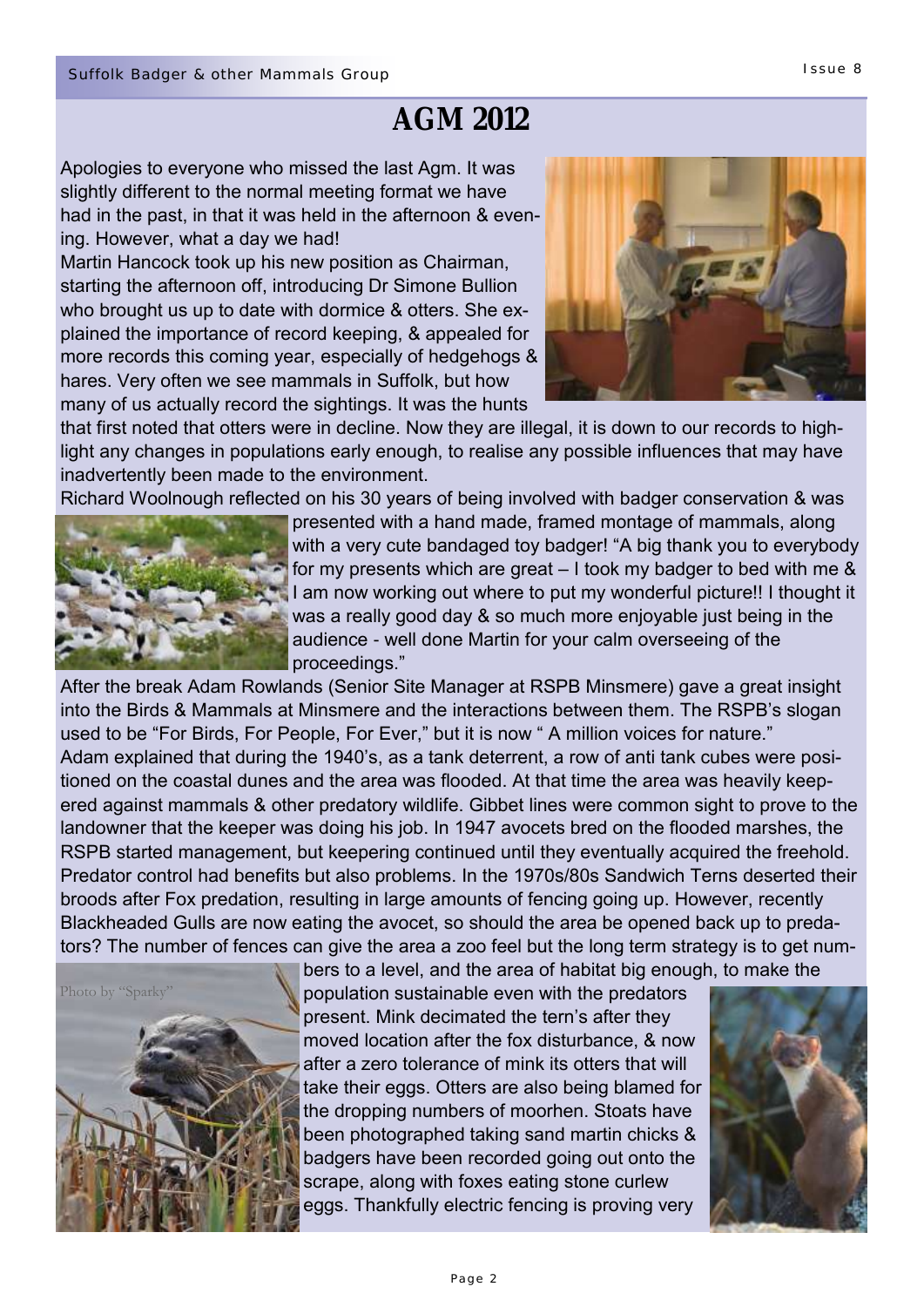# **AGM 2012 (continued)**

#### effective against this, but it's unnatural.

Adam continued that rabbits are great for stone curlews even if there are a few Minsmere 3 eared varieties! Habitat has been created for these (brash piles etc) which in turn is making the area more attractive to buzzards etc. The disease Myxomatosis wiped out many rabbits in the area, resulting in the loss of heathland & in turn numbers of wheatear & red backed shrike. Other interesting mammal related issues is the spread of the highly invasive plants. For example Piri piri burr seeds can be transported on the fur or wool of mammals.

In 2001 polish konik horses where bought to the reserve from a herd run by the Suffolk Wildlife Trust (SWT). These help to prevent expansion of scrubland & also help maintain the boundary between reed beds & open water areas, along with reed density. This has proved very successful for providing feeding pools for bitterns. Maintaining water levels for the birds makes for easy fishing but this in turn has been good for water vole. Bitterns will eat amphibians & fish, the more fish there are, attracts more otters.

Away from the reed beds, Minsmere also make use of larger mammals; highland cattle, Exmoor ponies and sheep, which are used to graze grassland & heath areas. Deer damage is proving to



be a problem & again fencing has had to be erected to protect areas. Muntjac have become quite a common sight & during times of food shortage they have become quite approachable, so much so that children have been reported riding them!!

Chinese water deer appear to have made it to Minsmere quite recently, while red deer, during the rutting period, are a large attraction for the reserve attracting more than 4000 people! Stone curlews are listed on schedule 1 of the Wildlife & Countryside Act 1981 which affords special protection at all times. Subsequent area closures to minimise disturbance to them, also then became a refuge to the deer. The proportion of deer can be good but too high numbers can influence the environment and also bird species such as the Nightjar.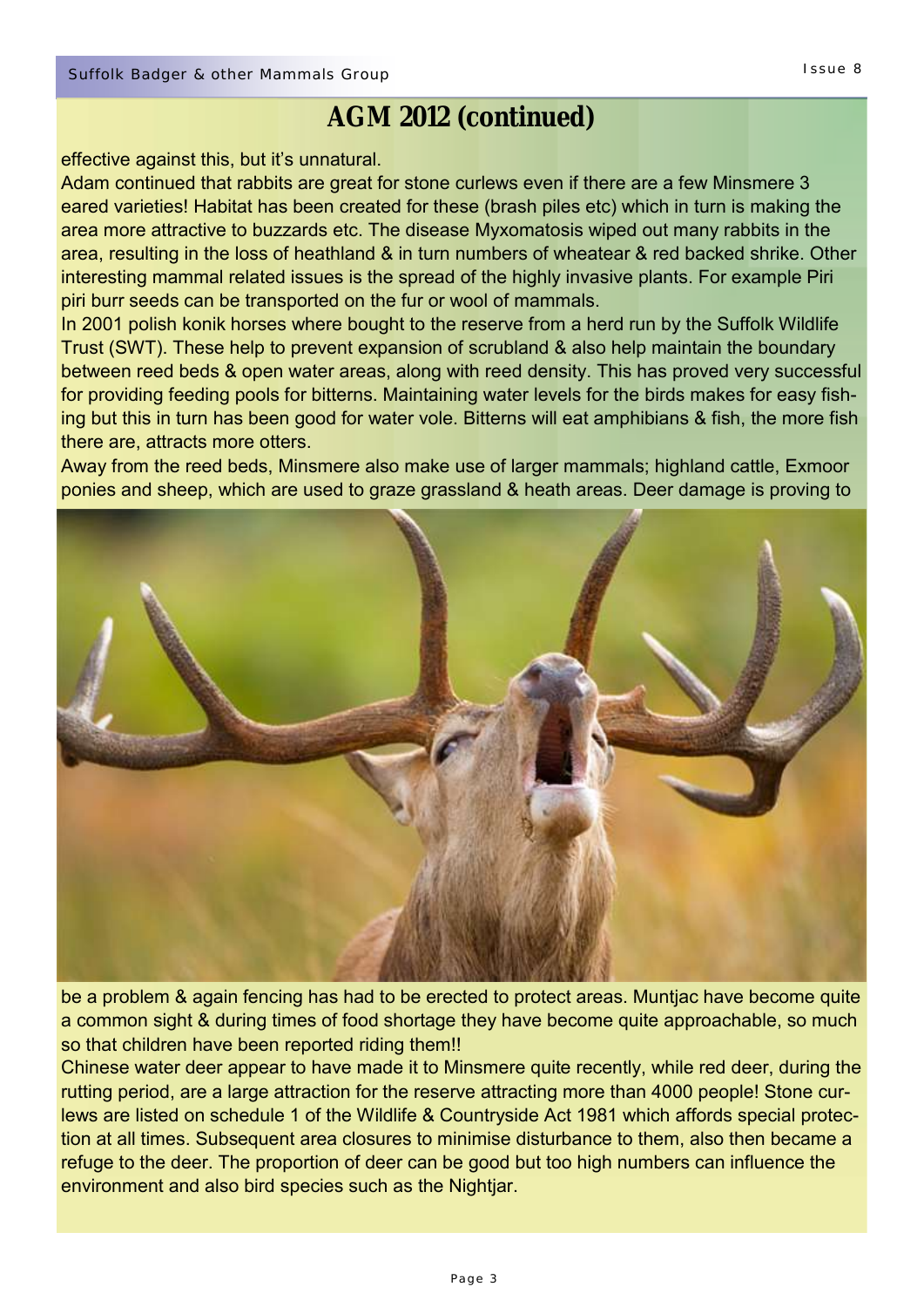# **AGM 2012 (continued)**

Many Thanks to Adam for a fascinating talk, I for one hadn't really appreciated the vast interaction between Mammals & Birds, & so the RSPB's change in motto seems a very apt one. After our packed lunch, we were treated to an introduction into the world of bats by Arthur Rivett. He explained that the evening session would involve the group in carrying out a bat survey of Lackford lakes. We were played recordings of various species of bat, each with their distinctive sound pattern. As described below by Dennis & Anne Kell, we too were treated to a fantastic evening watching and listening to the wildlife, as the sun set. Arthur informed us that bats mate during the autumn,, but store their sperm & do not become pregnant until the spring. Bats usually give birth to a single baby, known as a "pup." Hopefully 2013 will be a better year for them.

# **NBMP - Field Survey Workshop** (Suffolk Bat Group newsletter—Pipspeak)

Years ago, Anne & I met Arthur Rivett at a disused farmhouse near the SWT reserve at Lackford Lakes for the first part of our training to become licensed bat workers. Today, that disused building is a very smart private house & SWT has an equally impressive visitor centre on its reserve that was the venue for the Bat Conservation Trust workshop on the National Bat Monitoring Programme (NBMP) Field Survey (& also our 2012 AGM evening survey.)

Having never been involved in the survey, it was an ideal opportunity to find out more. Twelve people assembled and were ably led by Suffolk Bat Group (SBG) members, Bill Landells & Sue Hooton. It was straight into a presentation on the survey techniques, its purpose, the data gathered & how to get involved. National trends in the bat populations, based on the results from NBMP data were examined. From the start, we were involved in learning about bat call identification, helping to demystify the outputs from our bat detector.

After a short break for a snack, we moved out onto the reserve, putting our new-found skills into practice. Pipistrelles emerging from the old farmhouse were soon identified flying over a clearing. As was a mobile phone receiving texts! They also gave us the chance to practise counting passes, proving how valuable a counter can be in bat work.

On the woodland edge, we spent a little time learning to separate calls from the two pipistrelles and picked up a brief *Myotis* species as it passed. As darkness fell, we heard strong signals from noctules feeding by the lake and enjoyed very close encounters with more pipistrelles.

A dozen arms poking out from the shutters of a hide must have been an interesting view. Unfortunately, the expected daubentons were not around on the first lake visited so a winding trek through the reserve to the sailing lake followed. The large area of



surface vegetation was not ideal habitat but we did pick up a brief call and spotted one bat in Sue's



lamp feeding on the water further out.

Returning to the centre, we were treated to a beautiful view of the International Space Station passing overhead. It had been an excellent evening; great fun, highly informative and very well-presented. Our thanks to all involved. Now, all we need to do is to sign up and put our new-found skills into practise.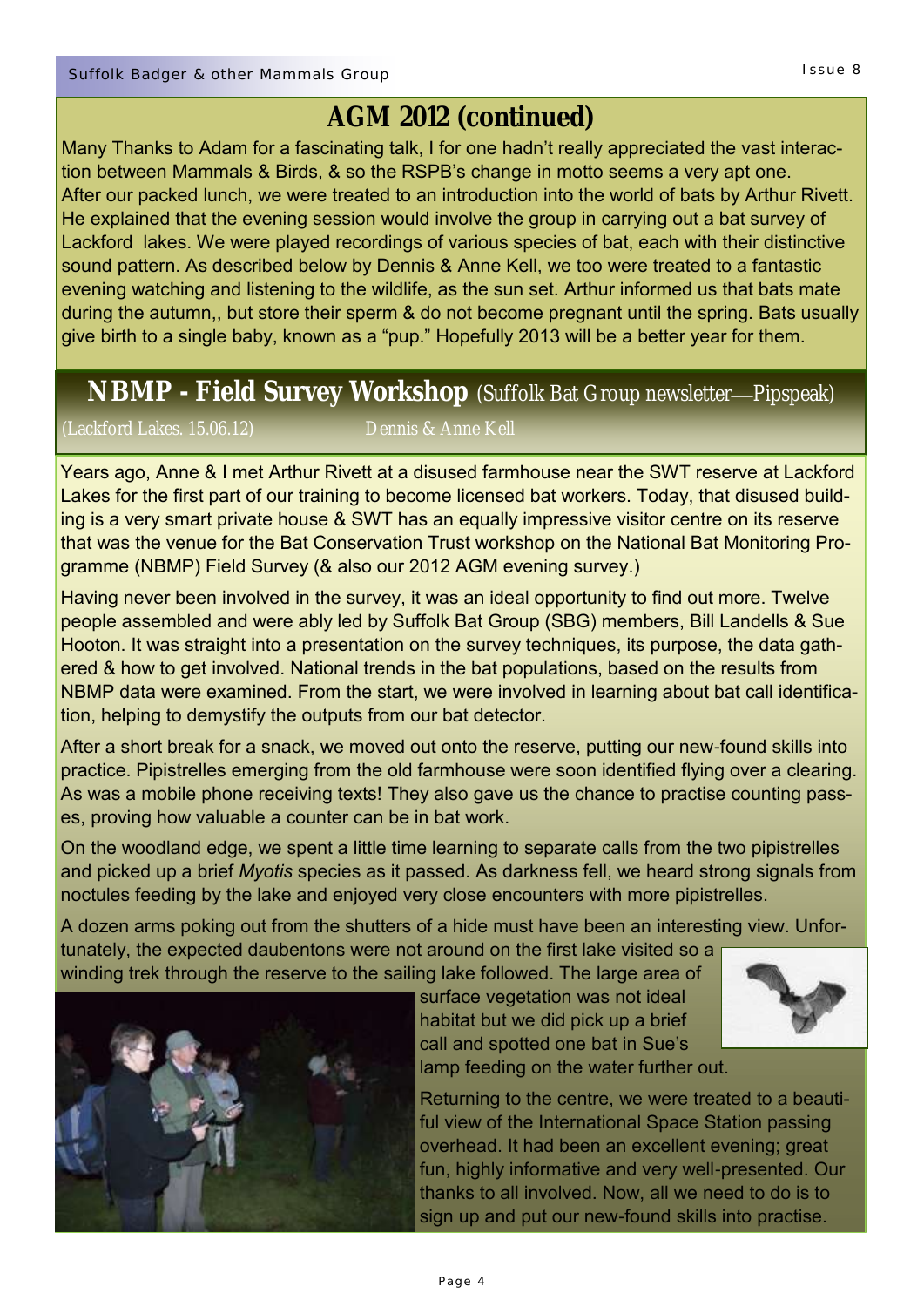# Suffolk Badger Update

*Adrian Hinchliffe*



2012 has been another very eventful year, with some lows, but thankfully also some highs. The year started & ended with high profile badger crimes being committed. This year, as with the last, we will be lobbying against a looming badger cull.

With hare coursing incidents on the rise, one 62-year-old farmer from Hitcham, near Stowmarket, learned of the dangers of facing up to the type of people who enjoy these events, when he confronted the occupants of a spinning car, on his land. "Two gentlemen advanced towards me... he put me over the bonnet & I was thrown off.

They went past between two cars & they disappeared at a fantastic rate up the road…There's going to be a death because people are getting fed up & there's so much of it now; it's becoming a huge problem." Hare coursing is just one element of wildlife crime & it is particularly active at this time of year as crops have been harvested, making conditions ideal for this illegal activity. Those who take part, as well as those involved in badger baiting & other wildlife crime are often involved in other criminal activities. Whilst on farmland, they can be on the look out for farm ma-

chinery, diesel or other items & there is often a lot of money involved. In a large step forward, Suffolk Police have recently announced the appointment of PC 328 Mark Bryant as Suffolk's dedicated wildlife crime officer. All non emergency wildlife calls made to the police (01473 613500) should now be asked to be directed to him & an incident number retained to enable us to follow up calls. Sett blocking, illegal snaring, shooting of badgers, as well as poisoning of wildlife all need to be reported.

I'd like to thank everyone who got actively involved in voicing

concerns & disagreements at the governments decision to plough on with the badger cull. Thankfully this has been postponed but Owen Paterson insists the cull WILL go ahead in the summer & so we will have to continue to lobby against this. Having met, & personally knowing several people living in the proposed cull areas, seeing the impact its having first hand, makes one realize we cannot give up on the fight. There **are** alternatives other than pointing a gun. Badger Trust, The Wildlife Trusts, the Rspca, along with many other organizations are all opposed to the cull & will continue to press for vaccination, tighter biosecurity around farms & more stringent & better testing. Just recently a cow was reported as having passed 11 tests for bTB.

**The Suffolk Badger & Other Mammals Group**  Aim to promote the conservation of Badgers and other mammals in Suffolk through recording their distribution, studying their ecology, raising awareness and providing advice.

Please continue to support our group and get involved in whatever way you can.

However, at slaughter it was found that the animal was riddled with disease! How many other animals had it infected? This years Badger Trust calendar was published in the autumn & to my pleasure one of the photo's of the Triplets that were rescued at Wormingford, made it to the front cover.

We have had four successful releases during 2012 which included three cubs. Many thanks to everyone who reports sightings, casualties & all those who assist in rescues & rehabilitation. Please keep those records coming in.

**Planning** can often conflict with badgers but if setts are located and flagged up in advance or at an early stage in the planning application, the badgers and their homes can often be mitigated for & any delays for the builders minimized. Please get in contact if you think a badger sett will be directly affected by any building work. Please don't assume we already know about it.

**Have You Seen a**

**Badger?**

Please send in any Suffolk Badger casualty records, or sett reports to:

adrian@wondersofwildlife.co.uk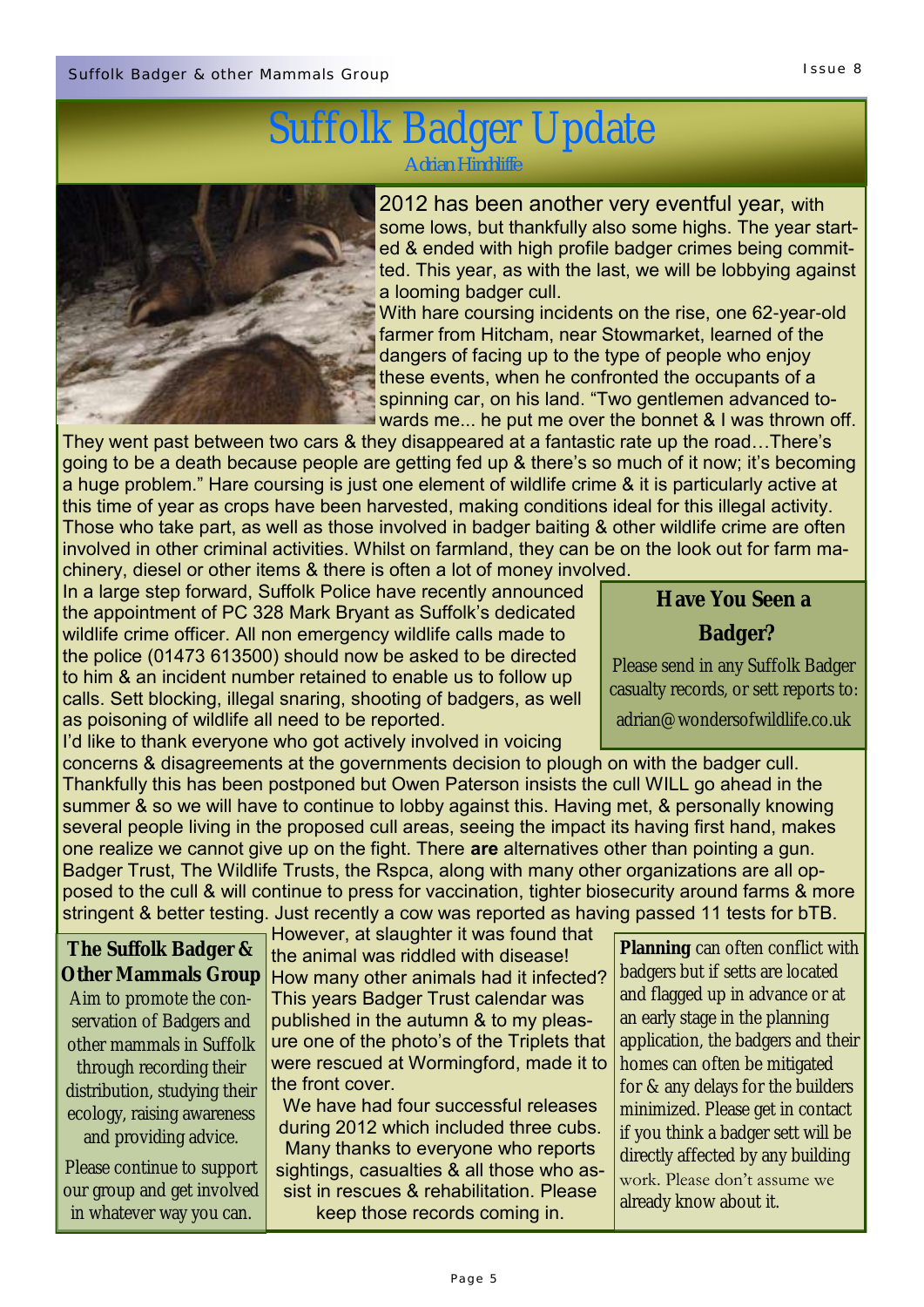## **Badger Trust Conference Oct 2012 - New Forest**

During October I took a trip down to the New Forest where Dave Williams, Chairman of the Badger Trust, opened the 2012 Badger Trust Conference, bringing us up to date with news on the cull. Unfortunately Brian May was unable to attend the conference, but Dave read out a letter of support. Brian was having a meeting with MPs later that month & had already been having discussions with Euro MPs too. He stated "You are not alone," "Team Badger" must fight for what is right.

Dave also spoke about the impending review of the "Law Commission Act" and its possible implications on the Protection of Badgers Act. A close eye would need to be kept on this, in case any relaxation was made to their protection status.

The Conference was well attended and very informative with just a selection represented here; Chris Packham gave an insight to his childhood and started by reminding us that one of the rarest mammals in the UK was the black rat, which would be very hard to study. Then there is the dormouse, very cute but probably the dullest! Sleeping 6 months of the year! And so, because Chris likes a challenge he decided to study a nocturnal animal - the badger! He read out extracts from his original badger diaries. At the age of 8 he would pitch his tent just feet from a sett and proceeded to shine his torch down the entrances, all through the night. Needless to say he saw nothing! Most of the entries read "nothing seen at all," "nothing seen," as it progressed it read "bugger all!" This continued until the age of 17 when he wrote "Badger Maga Day!" He also recalled how for 5 years, every Thursday, he would

analyze all the collected samples of badger poo, at the



university, to see what they had been eating. He found that where there were plenty of conifers the impact would be detrimental to the soil & worms so is not good badger habitat. Worms were also in short supply on heathland again not great for badgers. Chris recalled in one 2 hour badger watching night he had to admit defeat after he was bitten by mosquito's 247 times (189 of them on his face!) He praised the work of Badger Trust for putting their head above the parapet and also the formation of "Team Badger" which comprised of a long list of animal welfare and conservation organizations opposed to a badger cull. He expressed the cull as "Divisive" 86% of the land in England is farmland, with just 1% held by conservationists. He believes the answer lies in the vaccination of cattle and we must motivate the nation to get this. He ended by saying that badgers will die, but public support will win in the end and the badger population will recover.

Ian Hutchinson was to give an update on Operation Meles (the project that records badger crime in the UK) but was unable to attend however he did supply figures from the past year: Total no. of badger crimes 375; of which 292 were in England.

The crimes were split as follows:

Agricultural sett damage – 6, Baiting – 44, Sett Damage / Disturbance – 139,

Hunt – 38, Killing – 70, Poison – 9, Shooting – 5, Snares/Traps – 41.

Most reports come from the RSPCA (210) then the Badger Trust (105), Scottish Badgers (50) and then the SSPCA (10).

Also mentioned was the fact we should still record all badger crime through local recorders into the Badger Trust data system despite the National Wildlife Crime Unit being told they can no longer collect the figures. In Ireland 6 people had 204 charges of badger crime brought against them!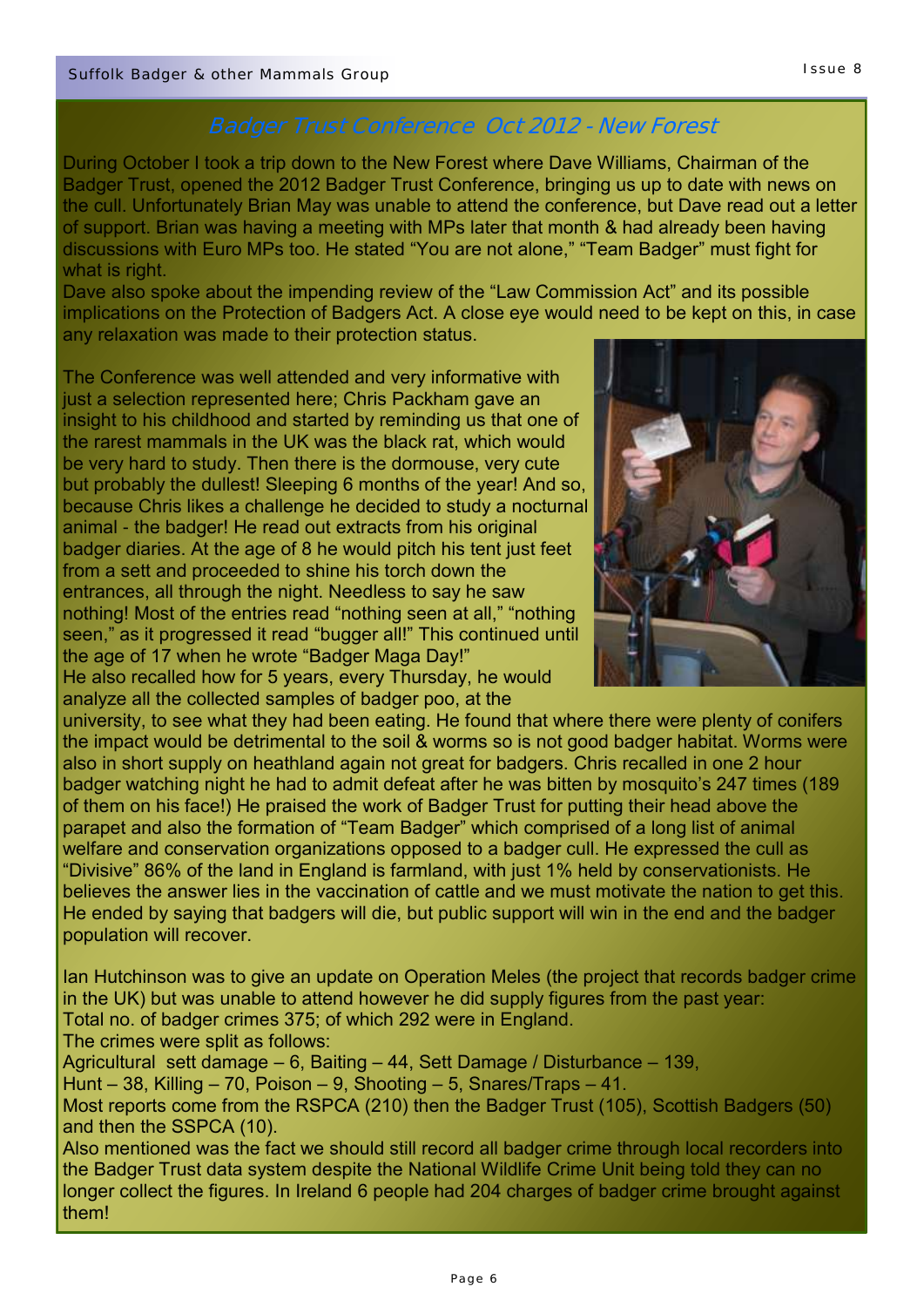## **Badger Trust Conference Oct 2012 - New Forest**

The recently publicized case in Howsham, North Yorkshire, involved 6 men, a teenager, 13 dogs & ended with 2 badgers & a sow with 3 foetuses being killed. Papers could not publish the images. Digging for badgers tends to start in Feb & March when sows are at their most protective of their cubs.

Unfortunately guest speakers from the Food & Environment Research Agency (FERA) were going to give updates on the aims & progress of the "National Badger Survey of England & Wales" & its possible "Role as a reservoir in bTB." However, they had been told not to attend the conference! Despite this we were informed that the last National survey



was done in 1997. Although not founded in statistics the survey showed badger densities around the regions. This latest survey would be carried out the same as the previous 2 using 1 km squares (1700 of them) they would record the number of main setts during the winter & by the spring of 2013 it would be completed & published in the summer of 2013. Hair samples would be taken in proposed cull areas.

FERA were also unfortunately unable to personally update us on the extremely important issue of the development in badger vaccines with over 2,000 badgers having been vaccinated. Experiments with an oral vaccine concealed in bait continues with a £15m budget set aside for the next 4 years. £43m has already been spent since 1974 on cattle & badger vaccine research .

A RSPCA officer from the special ops unit informed us about a recent case they had been investigating. In May 2010 after obtaining a search warrant they entered a property & found kennels containing "bull lurchers" (used for bringing down large prey), digging & lamping gear, vet kits, lamps, locators & collars, 2 freezers containing x2 erythristic badgers, & a .22 rimfire rifle in the shed (unsecured) along with 137 rounds of "dum dum" illegal rounds. The owner had no license & was arrested on site. A Sony camera was seized & proved key in part of the case. 6 days after the warrant the dogs were stolen back from the RSPCA boarding kennels! They were never relocated.

We were shown some of the horrific video which some people felt unable to watch. 14 badgers were killed over a 3 month period between 11pm and 2 am & one of the defendants was heard to be distinctively laughing whilst filming. Other victims were deer & foxes. After a search of another defendants property 3 lurchers & 3 terriers were found. They were shown to have the most appalling injuries. One "prize dog" had no jaw, no teeth & part of its nose was missing!!! Thankfully these dogs were treated & rehomed.



During interview one defendant laughed & this was matched to the video, voice analysis was carried out on the video & mobile phone images were matched. Forensics, vets & expert examinations were all undertaken over the two year time limit & eventually the defendant was convicted on 9 charges & sentenced to 24 weeks in prison (he served 10!) & banned for keeping dogs for life. The other got 2 years for being in possession of firearms & ammunition. The total cost of the investigation was £25,000.

Graham Roberts from Hampshire Wildlife Trust gave an interesting talk on the otter's success & the problems that now arise. He explained that in 1976 otters were extremely rare, their staple diet was eels, now however, it seems to be pike, bullheads & other fish. They have also been reported to kill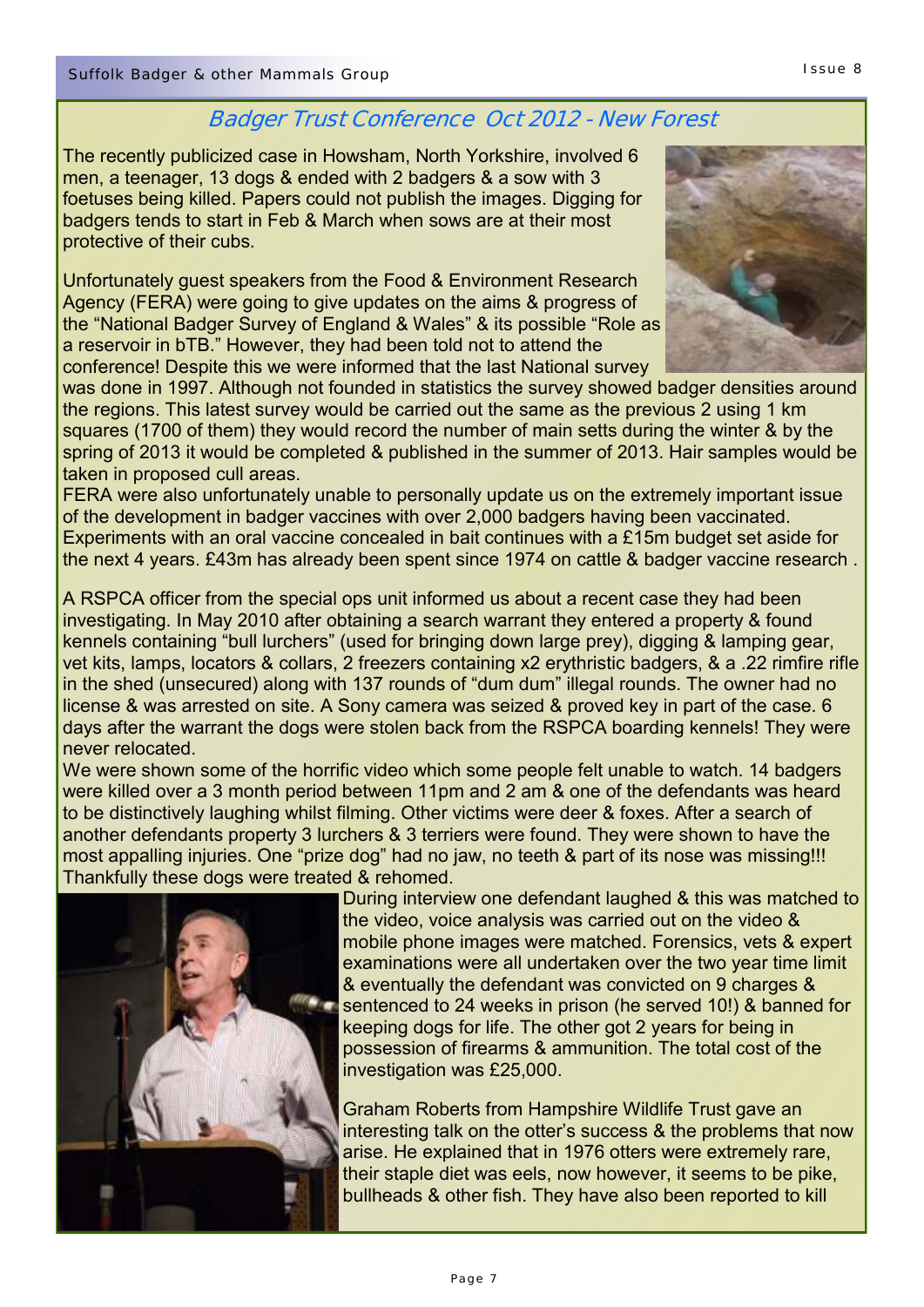## **Badger Trust Conference Oct 2012 - New Forest**

swans and water vole. Other predators such as heron & cormorant have licenses granted for culling at fisheries so how long will it be before this applies to the otter? In Hampshire they get day & night otter sightings. You can age an otter through their teeth by counting cementum lines (caused by seasonal changes in diet), generally they live to be 8-9 (the



oldest at Bungay Otter Trust was 16yrs.) Roads, rail & housing (causing fragmentation of territories) are major influences on otter population. The Hunts are still active & use otter hounds in Sussex, but hunt "rats." The otters prefer to take up residence in hollow Ash, Oak & Sycamore trees, along with natural rock fall. In Cornwall otters tend to be spotted on the coast more during the winter months, when there is less human disturbance.

Aiding the recovery of otters is attributed to plenty of breeding sites, better agricultural practices, food availability (increase in fish farms, some with rivers running through & no defenses!) &

better water quality. Otters can sense old fashioned stew ponds, when their discharges enter rivers. If an otter gets in but not out, it may only eat 1kg of fish but the fish get stressed, use up all the oxygen & then suffocate. Winter time is more problematic as the fish are more lethargic. Foxes & mink will also take fish. Fencing with gaps larger than 4inch will allow access to an otter. Sheep or rabbit netting with electrification is better.

On the Sunday, Virginie Boyaval, gave a heart warming insight into her work with badgers on the continent. After finding a wounded badger eight years ago & taking care of it, she found her passion for badgers grew & started the Meles association. She began to study 10 groups within the forest of Compiegne in France & filmed their behaviour. France do not protect their badgers, in fact from 15th May to 15th Jan they hold badger digging days. Virginie has filmed these barbaric acts & the films are truly emotive. Armed with her films she travels Europe to try and change the opinion of the hunters & farmers. If ever you get a chance to see her film "Honani - the spirit of the badger" I recommend it. It's a badgers eye level film with some fantastic footage.



Joe Duckworth from the League Against Cruel Sports told us about an operation that had taken place the previous night. A dairy farmer in North Wales (dissatisfied with the vaccination programme) had hired a team of heavies from South Wales to exterminate badgers on his land. Luckily they were apprehended along with their tools. He spoke about the increase in crime, much of it unreported & unrecorded, including fox hunting, hare coursing, sett disturbance & the international trade in dogs like bull lurchers. He made reference to the broken window syndrome, once one gets broken people think its fine to smash the rest.

# **Hedgehogs**

Have you seen a hedgehog? Having spotted my first hedgehog (unfortunately dead) on 16th February 2012 (5th Feb this year) & my last one busily feeding on a mild 27th November evening, I wandered what effect the milder winters are having on them. Is it upsetting their hibernation or is it a benefit having mild spells to boost their fat reserves? Is rehabilitating underweight hedgehogs introducing a weak gene or helping a dwindling population? We need to record our observations so do please keep the records coming in - Dead or Alive!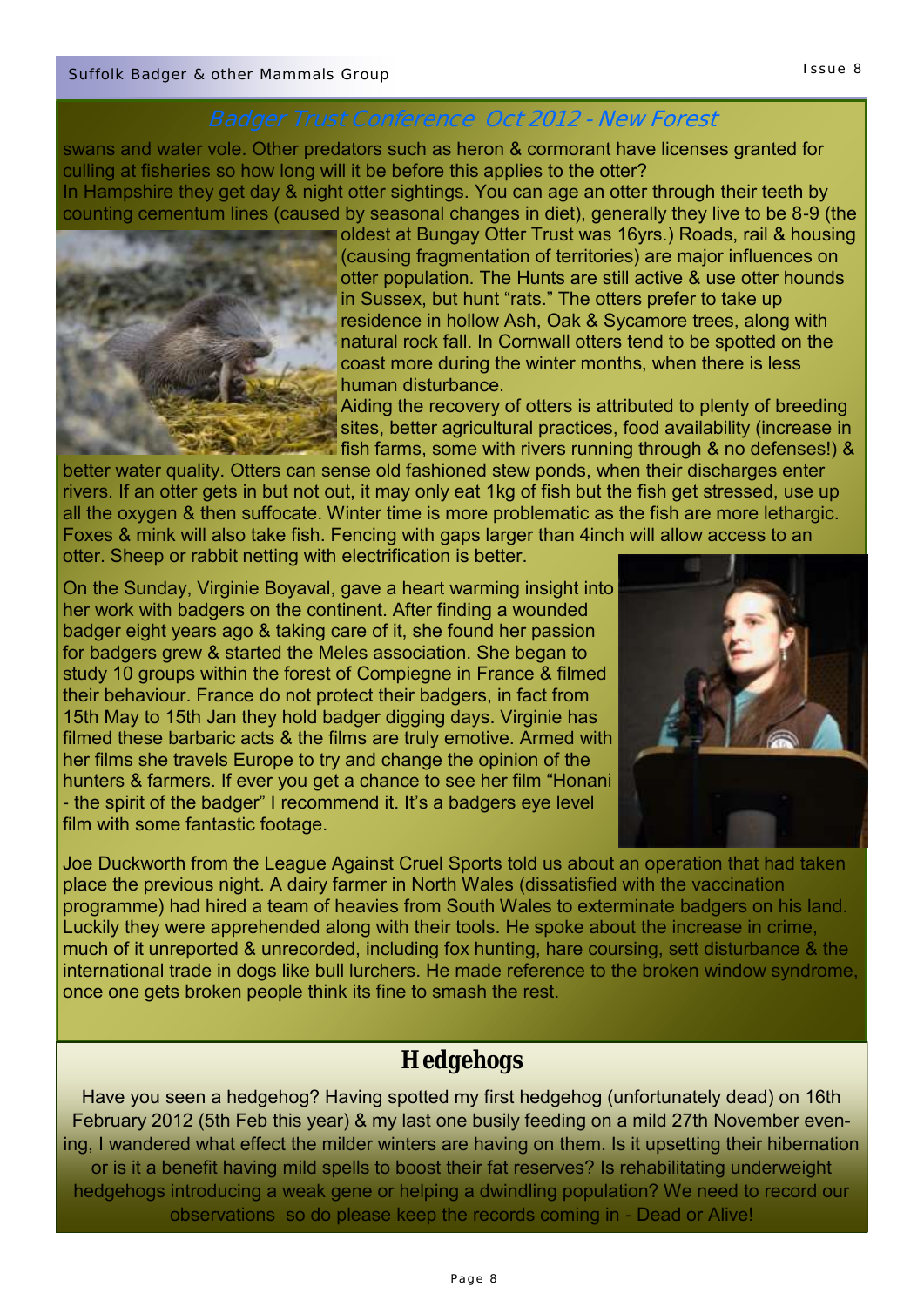# **Polecats on the move?**

On the morning of 26th July 2012 I headed out of Sudbury & headed into Essex. I seem to be tuned-in to spotting black & white animals laying at the side of the road, but on this occasion this one was much smaller. Was it a ferret, mink or was it a polecat? After turning my vehicle around twice & seeing that the corpse was still intact, I retrieved the animal & took several photographs of it. Later in the year Dr Johnny Birks of the "Mammal society" confirmed "This does look very much like a polecat, with no obvious signs of ferret in its pelage." I had previously seen mammal road casualties that I have thought look like polecats, but they have been too damaged to retrieve. However on 15th November at 0230 whilst returning from work I saw very close to the Suffolk border at Ballingdon Hill, what looked very much like a live polecat! I shone my vehicle lights on it as best I could but the animal was on the road verge & then ran off into a copse. Was it foraging or looking for road kill?

Later that month I received an email with the rare description of badgers foraging on road kill. "My husband was travelling along the Halesworth Road, Reydon (A1095) when he saw a badger in the road apparently enjoying some road kill (dead muntjac). As Kev slowly drove past the badger scuttled off into the field. Kev turned around further down the road to see if he could see it again. When he drove back along the road he saw a badger on the opposite side of the road to the first sighting & it appeared to be moving along the opposite field with some purpose, away from the dead muntjac. Again he turned the car around to go past a third time. On this occasion he saw a badger back on the road near the muntjac. Kev cannot rule out the possibility that it was the same badger, but from the activities seen he believes that he saw 2 badgers." This account is quite fascinating & really appreciated. If you see anything that resembles a polecat or a badger then please do let me know via my email with as much detail as possible including date & grid reference or postcode.

Subtle differences between a polecat and a ferret are; A polecat has dark fur on its face that extends right down onto its nose, a ferret's stops short. A polecat has pale cheek patches and possible frontal band that contrasts with its dark facial mask. They have no pale throat patch (or its less than 50mm long), and they have no scattered white guard hairs over their body, whereas a ferret can have them all over especially on Its hindquarters and tail. Ferrets also have one or more white paws.

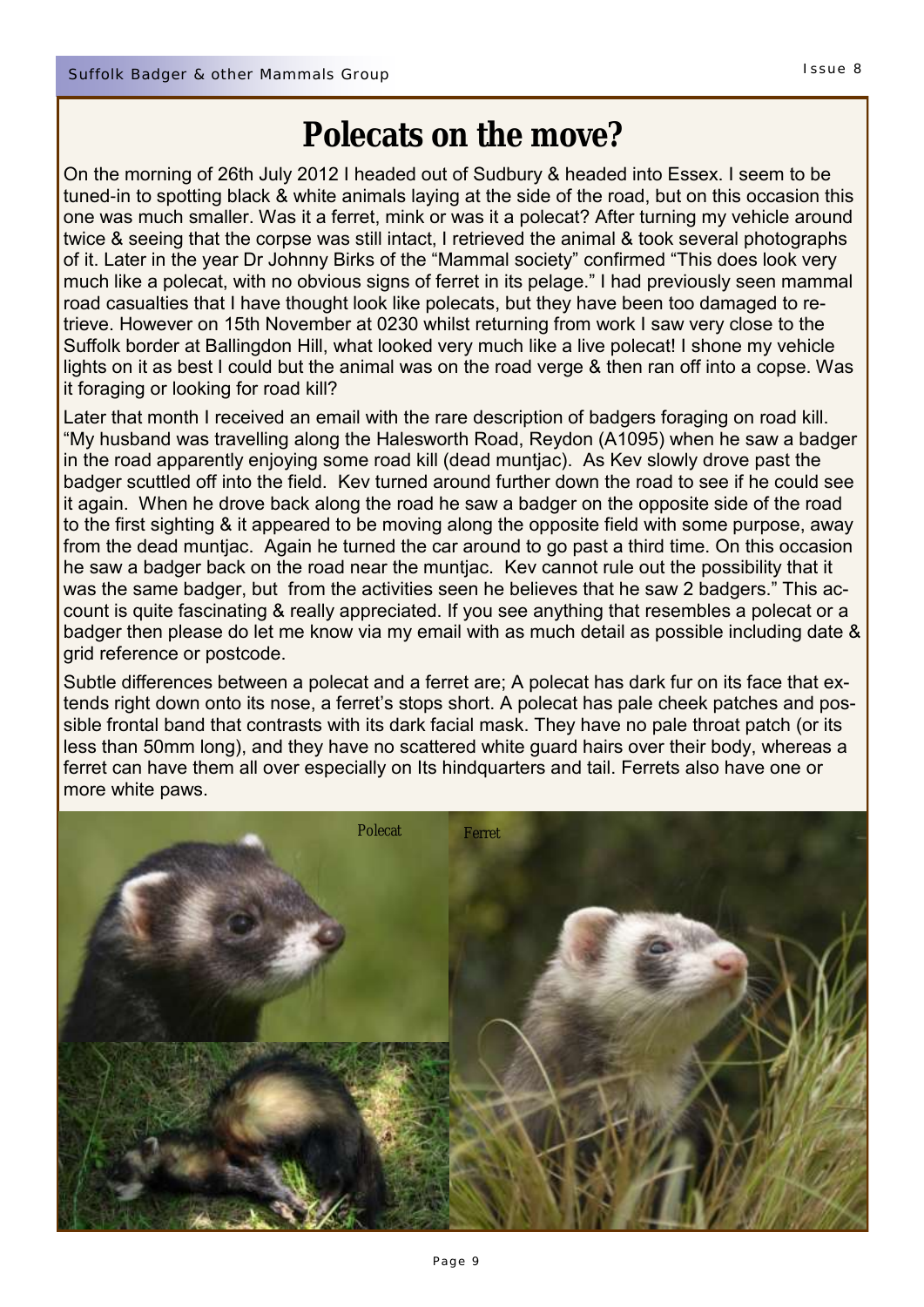# **Trial to test the**

## **"Humaneness of shooting free running Badgers"**

On 23rd October, Environment Secretary Owen Paterson announced that the Badger cull would be postponed, but requested that the pilot badger culls in West Somerset and West Gloucestershire go ahead in 2013 "Despite a greatly increased effort over the last few days & weeks, the farmers delivering this policy have concluded that they cannot be confident that it will be possible to remove enough badgers…" As part of the conditions of the Cull, a kill rate of 70% must be confirmed. If this isn't achieved then there would need to be enough money paid up-front from the farmers, to fund a third party to step in and achieve it for the four year period. Also blamed was the exceptionally bad weather, protracted legal proceedings and requests from the police to delay the start until after the Olympics, for being the reasons for not going ahead. " I remain fully committed to working with the farming industry to ensure that the pilot culls can be delivered effectively, safely and humanely next summer"

## **Future Bovine TB Strategies**

In the Autumn the Animal Health & Welfare Board for England (AHWBE) held an informal stakeholder engagement to air views on future bTB strategy, & how best to meet future challenges. They collected written submissions, held regional workshops & held an online survey hosted by Farmers Weekly. The breakdown of respondents by sector or profession is:

Farmers, farming organisations and related bodies: 36%

Vets (veterinarians, veterinary practices and veterinary professional bodies): 22%

Wildlife and conservation groups: **2%,** Trading Standards and inspectors: 1%

Others including commercial companies and members of the public: 39%

The aim is to establish greater dialogue & collaborative working between Government, the livestock industry & the Veterinary profession on bTB.

#### Some of the points raised & discussed:

Farmers & Vets were asked "What measures do you want to see in place, to crack down on practices that risk spreading bTB?" Their suggestions were that trading & movement controls should be strengthened in certain areas, including ensuring that all cattle movements are recorded. Farm-to-farm sales through auction marts should be reduced, extra checks made of movement records with high fines imposed for non-compliance in high-risk areas, tighter control of movements between high & low risk areas, no linked holdings in high risk areas, and a reduction made in the time allowed for moving cattle after a pre movement test (PrMT) to 30 days.

Other responses said that the accuracy & consistency of testing need to be improved & the issue of camelids, outdoor pigs & sheep should be taken more seriously. Incentives & penalties should be used, including heavy penalties for 'flouting rules' & better compensation values for those with excellent biosecurity. The disposal of TB-infected milk should also be given greater consideration, including stopping the disposal into slurry tanks & feeding "waste" milk to calves.

From the Farmers Weekly survey many expressed support for cattle & badger vaccination, & were opposed to badger culling. Suggestions for tightening controls also included improving biosecurity & reducing intensification of farming.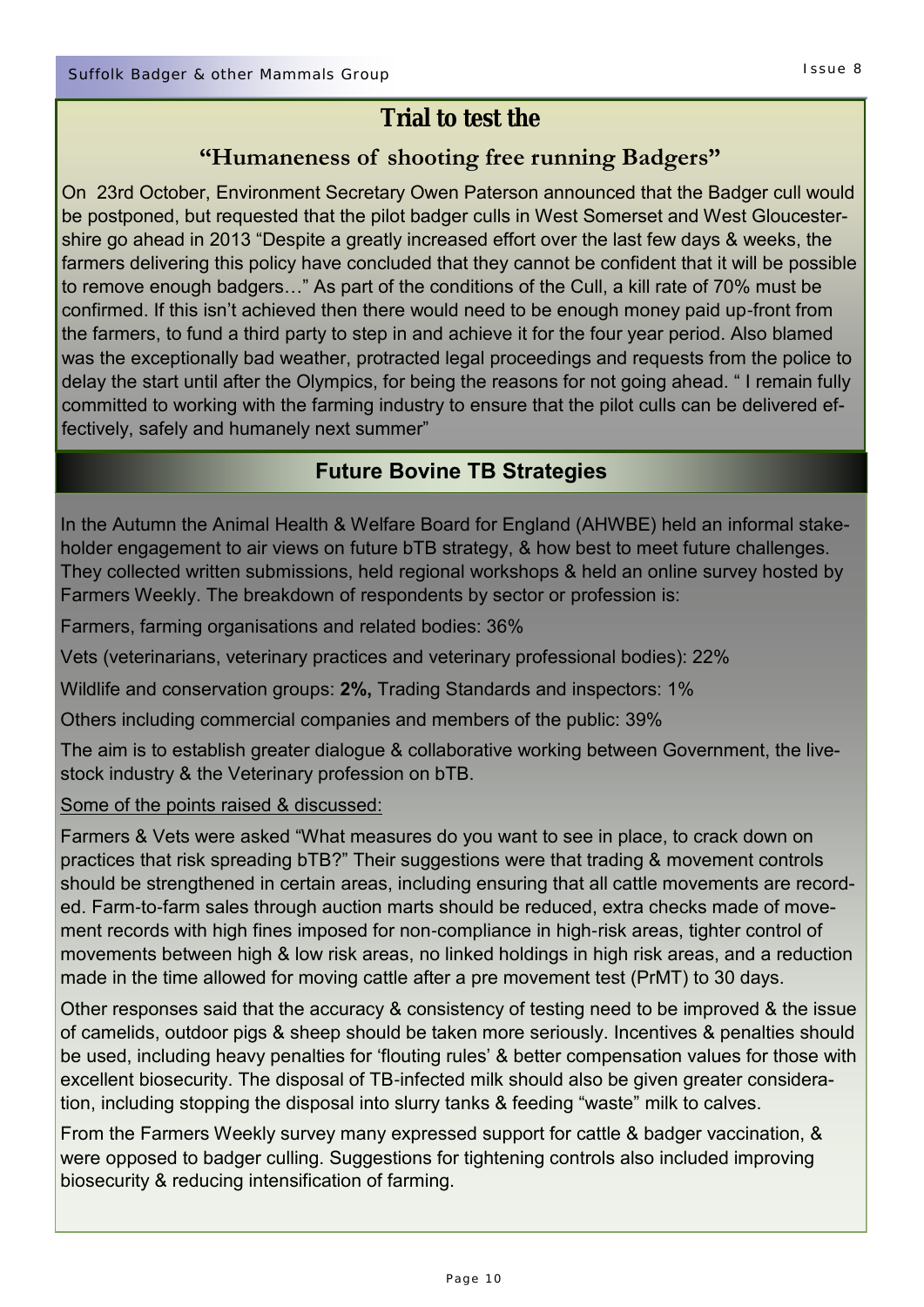### **Future Bovine TB Strategies**

#### **Prevention:**

Many farmer & veterinary responses covered wildlife control, including calls to lift the Badger Protection Act, with legal safeguards against badger baiting provided by the Wildlife Countryside Act. Also farmers want a license to deal with wildlife control locally, to allow the use of the polymerase chain reaction (PCR) test to identify infected setts, look at using oral contraceptive in wildlife, & for industry-funded badger vaccination in low incidence areas. There were several calls to re-introduce the 'clean ring' badger culling policy around new bTB outbreaks, & to bring back the national road kill badger post-mortem survey, which would help assess the extent of TB in wildlife. More involvement of wildlife groups should be sought in discussions about wider TB issues to create a shared understanding of the problem.

Other ideas put forward to prevent bTB were to reduce the amount of maize grown (a forage crop attractive to badgers) by paying farmers to stop growing it for a set period of 3-5 years & to raise awareness of how cattle nutrition, particularly mineral & trace element deficiency, can potentially affect disease susceptibility. Some called for mandatory whole herd slaughter in low incidence areas to clear infection quicker & reduce the time period of undetected infection, while some pointed out that for some farmers, this would threaten the viability of their business.

There were several calls for a reduced testing regime for farms with high, assessable biosecurity standards 'in return for' reduced or zero compensation for reactor animals. Other ideas included compulsory camelid testing & movement rules, plus increased sheep/goat testing particularly for large flocks/herds, & to test & cull infected deer. On the subject of camelids it was asked "could camelids be as big a bTB reservoir as badgers?" The answer being "There are fewer risks in terms of camelid-to-cattle infection; however there are risks of more infection camelid-to-camelid. More testing & research is being carried out. Camelids & the disease transmission risks posed are high on the Animal Health & Veterinary Laboratories Agencies (AHVLA) agenda. The alpaca industry recognises that it needs to be registered similar to livestock, but there are cost implications. The blood test is supported by the alpaca associations but has too many false positives." Government would disagree with this view.

#### **Vaccination:**

Expanding on the issue of vaccination a question was asked "Bluetongue & SBV vaccines are available on the market, why aren't bTB vaccines commercially explored/available & why is it taking so long?" The answer was "commercial providers are reluctant to put money into developing a vaccine due to the EU legal position, i.e. it would pose too much of a risk that any developed vaccine would be able to be legally deployed in this country."

There were many responses urging for more funding, faster progress on cattle vaccine development & more investigations to look at other ways round the EU legal issue such as introducing a register of vaccinated herds & only permitting trade between these herds.

The Mammal Society believes the best hope for reducing bovine TB lies in badger & even cattle vaccination. Marina Pacheco added: "Shooting badgers is not a magic bullet for preventing TB transmission, & it will also be a divisive issue within rural communities. A vaccination programme, if proven effective, offers considerable potential & a much more publicly-acceptable way of tackling this issue."

Although controversial, Suffolk has played an important part in the vaccination study in badgers. Licenses were issued by Natural England & the Home Office in August 2006 enabling the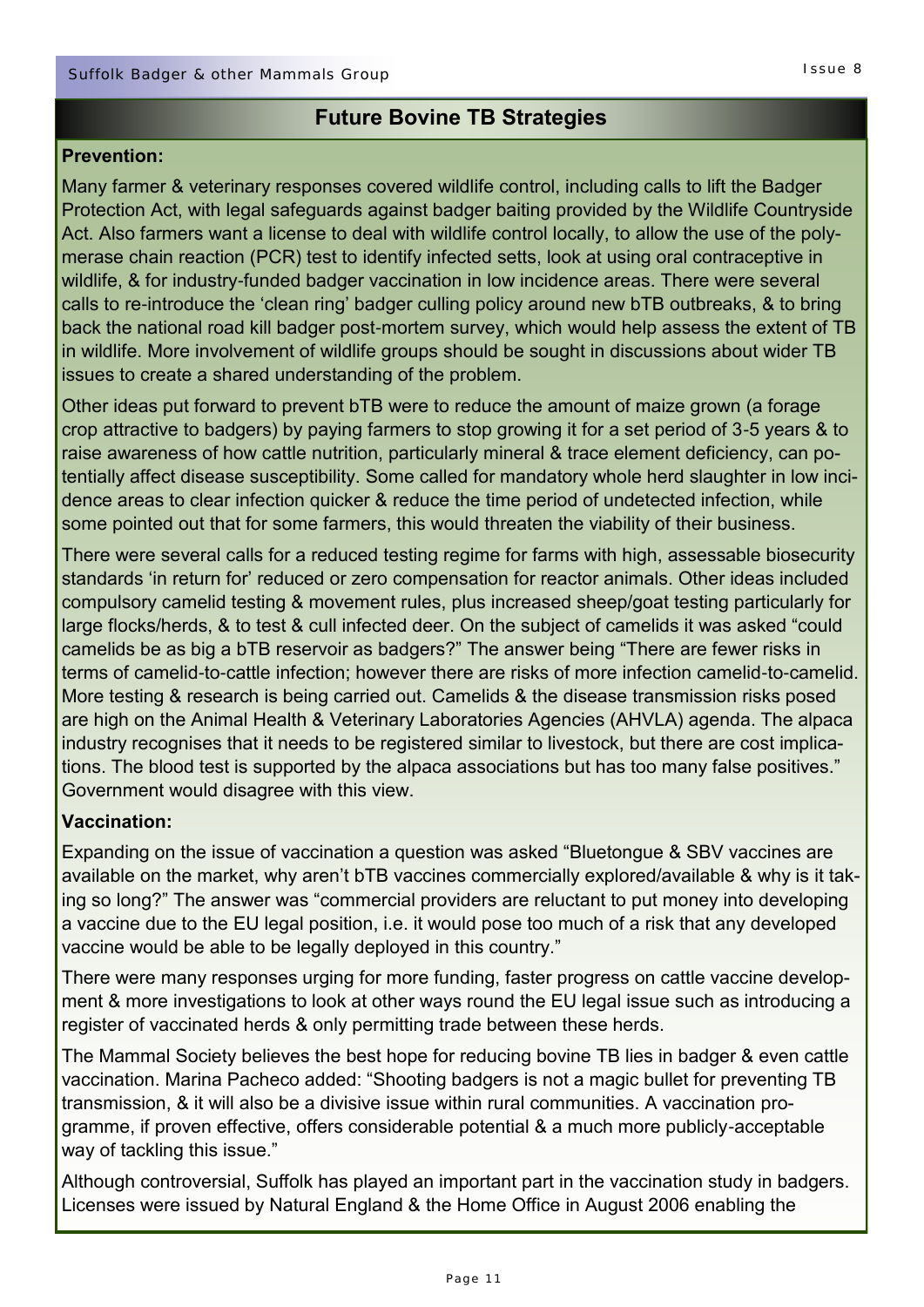#### **Future Bovine TB Strategies**

#### **Vaccination** (continued):

Veterinary Laboratories Agency (VLA) to test the efficacy of Bacillus Calmette-Guérin (BCG) vaccine in Badgers. Badgers were sourced by staff at FERA & it was decided to remove them from Suffolk, since the county has no history of bTB in badgers (& only very little in cattle). The badger density is sufficiently high that badgers could be removed with only minimum disturbance to the remaining populations. Police & DEFRA security advisors met with FERA & the VLA to plan the operation.

As a result the injectable vaccine report has been published, but the oral vaccine "will not be released at this time as it contains commercially sensitive information"

The badgers were microchipped, tattooed & then moved to their new "homes" 5-6 weeks before the challenge. They were then vaccinated: One group of badgers were given a high dose (x10 dose normally prescribed to humans) another group were given the normal dose given to humans & the third were not vaccinated. 17 weeks post vaccination all the badgers were then given an intrabronchial installation of approximately 1ml of M. bovis suspension (substantially higher than that encountered in natural exposure). After 12 weeks the experiment was terminated & the badgers were humanely killed by an intravenous overdose. They were then given post mortems.

In each vaccinated case the "disease was mainly found in the organs of the thoracic cavity with limited dissemination elsewhere. Protection was seen in that there was a significant reduction in visible lesions & there was a reduction in bacterial excretion. The onset of TB was significantly delayed in the high dose group. Vaccination did not prevent infection, most likely because of the overwhelming size of the challenge dose. **It is possible that in settings of natural infection, BCG vaccination may fare better than in the experimental studies & may even provide complete or adequate protection, either individually or through a herd immunity effect.** 

Protection was found to be dependant on BCG dose. The human dosage offered less protection than the x10 dose. As injectable BCG is both protective & safe for badgers, & is feasible to be given to restrained conscious animals, then field vaccination is feasible for the first time; representing a new intervention tool for the control of bovine TB in badgers. It was granted marketing authorisation on 24th March 2010.

In Wales, the Environment Minister John Griffiths announced last March that they would be vaccinating badgers instead of culling so as to "move very swiftly...Our decision to pursue a vaccination programme has enabled us to take quick & decisive action aimed at developing a degree of immunity to TB within the badger population. We believe that this will reduce the risk of TB transmission from badgers to cattle."

#### **Bovine TB & Red Tape**

Researchers led by Professor Glyn Hewinson, of Animal Health & the Veterinary Laboratories Agency in Weybridge, Surrey, have developed a so-called "Diva" test – meaning differentiation of infected animals from vaccinated animals. This makes the distinction between the two clear. Such a test, if used in conjunction with a new cattle TB vaccine being developed simultaneously, would enable the Government to ask the EU for the law to be changed, so cattle could indeed be immunised against the disease. However, both the vaccine and the test have to be validated by regulatory agencies, a long & complex process which "may take years", according to the Government's Chief Veterinary Officer, Nigel Gibbens.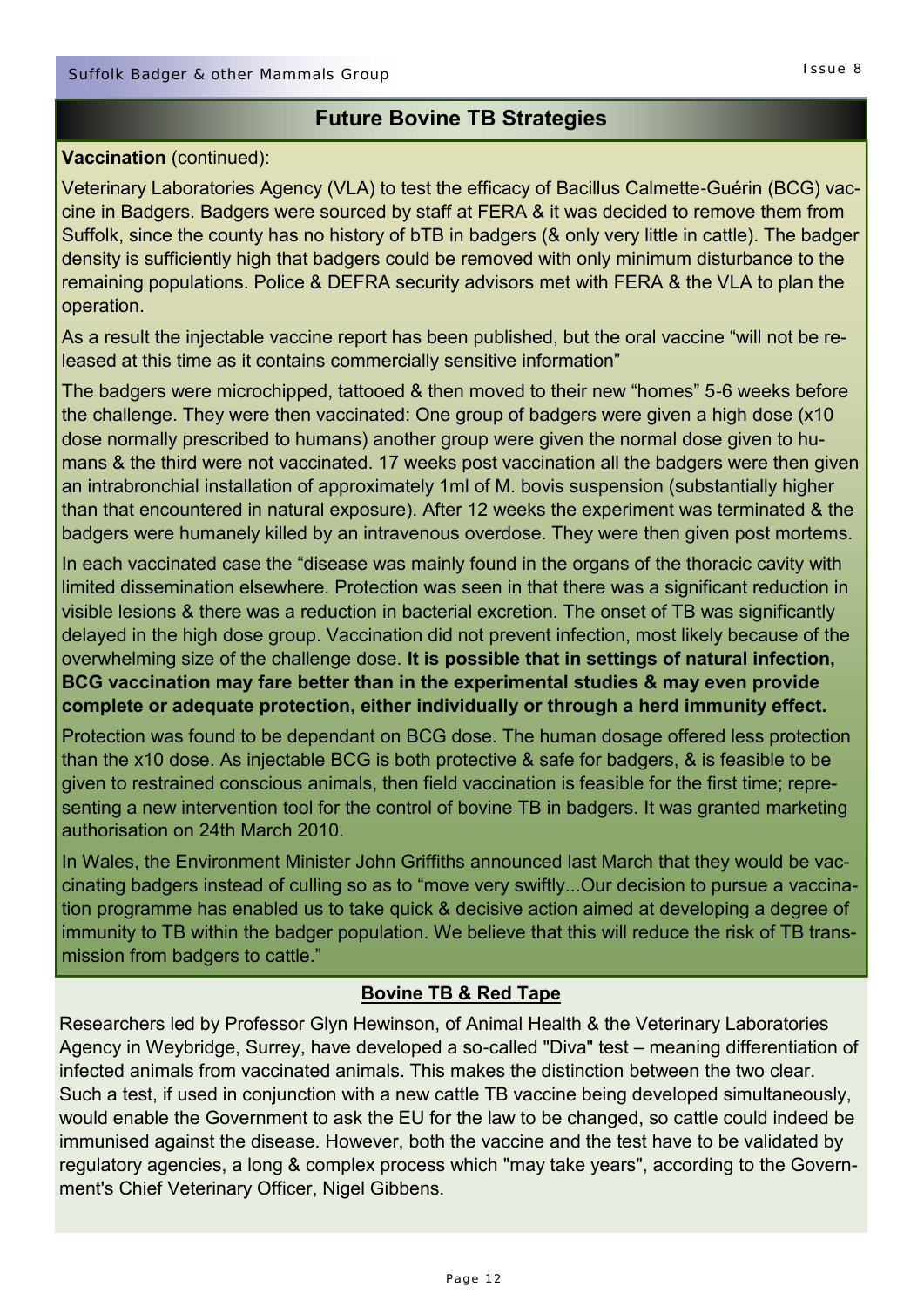#### **Bovine TB & Red Tape (continued)**

So what is the current situation? DEFRA secretary Owen Paterson told a meeting of the Conservative Rural Affairs Group, in Birmingham that, as things stand today, vaccines are 'not yet in a position to be deployed' in either cattle or badgers. And so "We cannot be knocked off course by a few extremists." He added BCG was available for cattle but was 'only 56-68 per cent effective', meaning at least one-third of animals would remain unprotected.



But what is the actual risk to public health? In an article by Paul & David Torgerson named "Public health & bTB. Whats all the fuss about?" the authors propose that the continuing bTB programme in the UK is economically unacceptable as a public health intervention. They suggest data is lacking with regard to the positive economic effects to animal health, given that the main costs are implementation expenditure. They also suggest that the most effective way of reducing the economic impact of bTB, is to stop the bTB control programme in its present form. Thus shifting away from prevention in cattle, but continuing with the regulation of milk & meat. This

should provide adequate public health protection at relatively modest costs.

Mr Paterson confirmed "We know what the solution is & I can assure you there will be two pilot culls starting in June. We simply have to prove this method of culling works, & roll it out the following year, because we cannot allow this disease to run rampant & destroy our cattle industry."

A badger cull could, according to the Independant Scientific Group's (ISG) final report, reduce the increase in the incidence (not the overall amount of btb) by 16% over 9 years. This is what's called a relative reduction, not an absolute reduction. But scientists involved in the Randomised Badger Culling Trial (RBCT) & the ISG do not believe that the current proposed method of culling can achieve this. In fact they believe it could make the situation worse.

With the loss of badgers, numbers of foxes will inevitably increase, having a knock on effect perhaps on dwindling hare populations. But if Mr Cameron gets his way & fox hunting were brought back in….!

## **Pine marten found in Wales after 40 year absence.**

On 8th November, a dead pine marten was found in Newtown, Powys. This is the first carcass reported in Wales since 1971. DNA analysis carried out at the Waterford Institute of Technology in the Republic of Ireland, confirmed that the animal was a young male pine marten native to the British Isles. Up until this latest discovery, the most recent unequivocal evidence was a dropping, positively DNA tested, & found in Cwm Rheidol forest, in 2007. The Vincent Wildlife Trust (VWT) has said pine marten numbers had grown in Scotland in recent years, but they had not recovered in Wales & England. It plans to carry out a two year study in wales to determine the pine martens status & help develop a long term conservation plan.

Geoffrey Soar

Earlier in 2012, we learned that Geoffrey Soar sadly passed away. He was a long standing member of the Suffolk Badger Group and was also one of the key volunteers on the harvest mouse project, analysing lots of barn owl pellets to check for harvest mouse skulls. Our thoughts and best wishes go out to his wife Eleanor.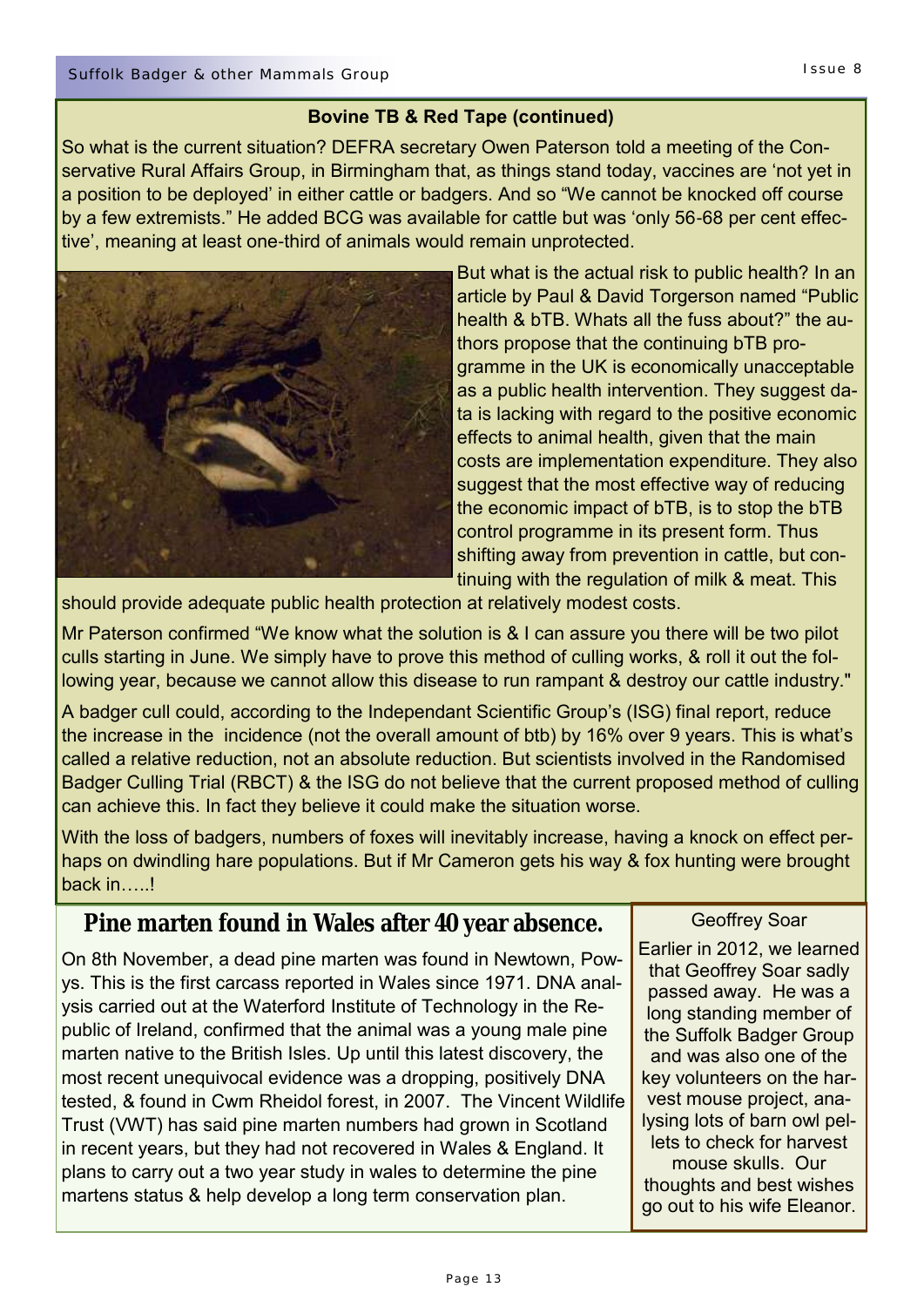## **Closing Badger Setts during the breeding season.**

The use of remote camera's are proving very successful in determining the cause of disturbance, monitoring the rehab of casualties & even just seeing what is visiting an area. A report by P J. McDonald & T P. Allen further indicates their use. During electricity substation upgrading works at a site here in Suffolk, five badger setts were closed (under licence) in 2009 as they were directly under the footprint of the works.

In 2011, a three-entrance, outlier sett was found. The scope of the works meant that closure was unavoidable as even if the structure were able to be relocated the sett would still remain within the substations electrified fencing, which would pose a risk both to badgers and site operations. The closure needed to be completed by March 2011 which meant closing the sett in the breeding season. Natural England are minded to refuse licence applications to close setts due to the welfare considerations of any young which may be present. It was therefore proposed upon agreement with Natural England, that intensive monitoring over a 2-week period would be sufficient to assess if badgers were using the sett. If absence was proven beyond reasonable doubt, then this would enable the sett to be destroyed without the need for a licence. Previous extensive monitoring showed that badgers were unlikely to be present. However, a monitoring program was required to ensure that this was the case by a suitably qualified ecologist with thorough knowledge of badger ecology.

The next question was would manual checks by an ecologist every 2-3 days be used or would use of a remote camera be practicable? An ecologist would incur higher labour & transport costs, whilst heavy rainfall could obscure field signs Also field signs could indicate a badger just walking past & not actually entering a sett. The downsides of the camera were that it could be stolen, the camera angle could be too narrow; resulting in further outlay for more camera's, the camera's sensitivity & the time to process the photographs. On consideration of these ad-



vantages & disadvantages, the remote camera option was selected. A remote 'trail' camera with an infra-red flash was set up approximately 50 cm in height & 5 m from the sett entrances. It was concealed with cut vegetation (as the area is occasionally accessed by the public) & left for 2 weeks. The camera was set to take bursts of 3 photographs each time it was triggered, set at 'medium sensitivity', with a delay time between photographs of 30 seconds. The camera was programmed to take photographs between peak badger activity times above ground.

The camera was triggered six times, taking a total of 18 photographs. One image of a badger was taken on 22 February at 01.30 h. It was not recorded again & most likely it was passing by whilst foraging; it did not emerge from the sett nor return to it. The other images did not show any mammal evidence & it is suspected that the camera may have been triggered by a piece of vegetation in front of the camera moving in the wind. When it was established that there was no badger activity in the sett, it was destroyed by digging the three tunnels back using a mechanical ex-